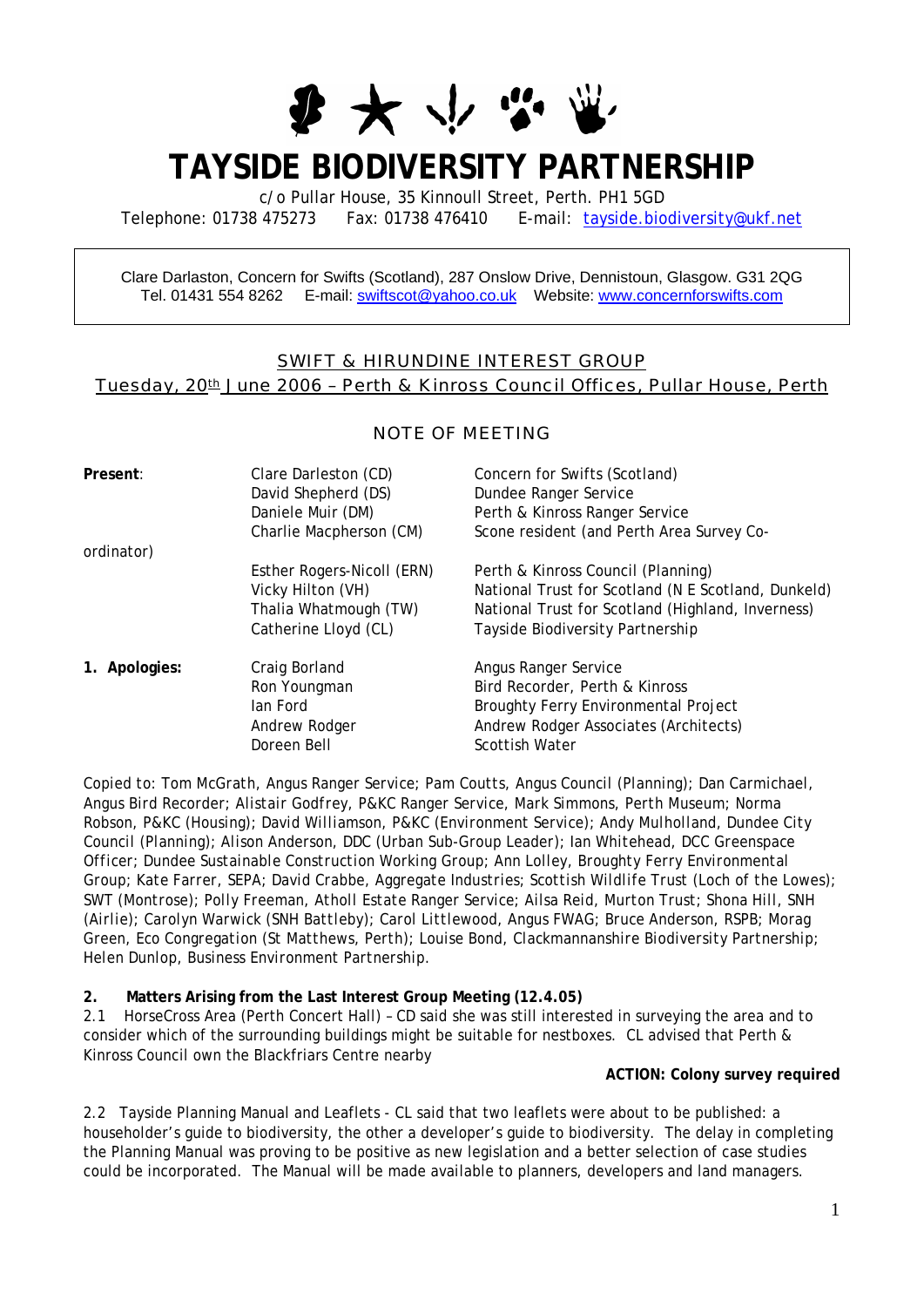Individual Biodiversity Advice Notes would be provided, including one on Swift Conservation. All publications will be put on the Tayside biodiversity website in due course [\(www.taysidebiodiversity.co.uk](http://www.taysidebiodiversity.co.uk/)).

2.3Awareness-Raising

2.3.1 *Concern for Swifts (Scotland) leaflets*: CD confirmed that Taylor Woodrow, the house building company, has funded the CfSS leaflet. Copies will be available soon.

**ACTION: ALL – please contact CD for a supply of leaflets** 

2.3.2 *CfSS tabletop display*: still available for loan, together with swift nestbox examples. It is hoped this display can be made into a poster for wider distribution (if funding can be found).

**ACTION: ALL - Contact CD if you would like to borrow the tabletop display** 

2.3.3 *The "Swifts and Flight" Education Pack*: copies available on request. **ACTION: ALL - Contact CD if you would like a copy of the Education Pack** 

2.3.4 *Educational Video*: available on loan from CD (Broughty Ferry Library has a copy). **ACTION: ALL - Contact CD if you would like to borrow this** 

2.3.5 *Swift Nest Site Conservation Guidance* - CD is still hoping to publish her case study notes and swift nestbox designs in an A5 ringbinder format (once funding is in place).

2.3.6. CD needs a photograph of a Swegler box for her display.

2.3.7. CL said she would ask the Scottish Rural Properties and Business Association (formerly the Scottish Landowners' Federation) if an article could be included in their journal (SRPBA are Partners in the Tayside Biodiversity Partnership).

**ACTION: CL to contact SRPBA** 

2.3.8. *Housing Policy* – Proposed Generic Committee Report - there is a generic draft Committee Report available for adaptation. If anyone would like to see the draft, please contact CL.

**ACTION: Local Authorities** 

### **3. Ranger Services – Proposed Action**

CL confirmed that she gave a presentation and workshop at the last Tayside & Clackmannanshire Rangers' Network Session, hosted by SNH. An Action Plan for 2006-07 has since been agreed, enabling the Ranger Services to take forward the following actions:

**Ranger Action Proposed (all Ranger Service areas)** 

Identify location of existing swift colonies - promote survey through Council's Intranet and Internet.

Continue to support Tayside Swift Interest Group (2 meetings) - DM to attend.

Press release re. areas where there is a lack of data. Usual outlets. Liaise with C. Lloyd.

Awareness raising events throughout Tayside. Promote already "good practice" re-development of housing.

Continual survey work and sharing of data. Learn from English experience.

#### **Objective 1 Monitoring:**

- Carry out swift surveys in four Angus towns and along the coastline from Easthaven, Carnoustie to Montrose.
- Identify location of existing swift colonies within the Angus area of the Cairngorms National Park. Continue to actively support the Tayside Swift Interest Group. Produce report and distribute appropriately.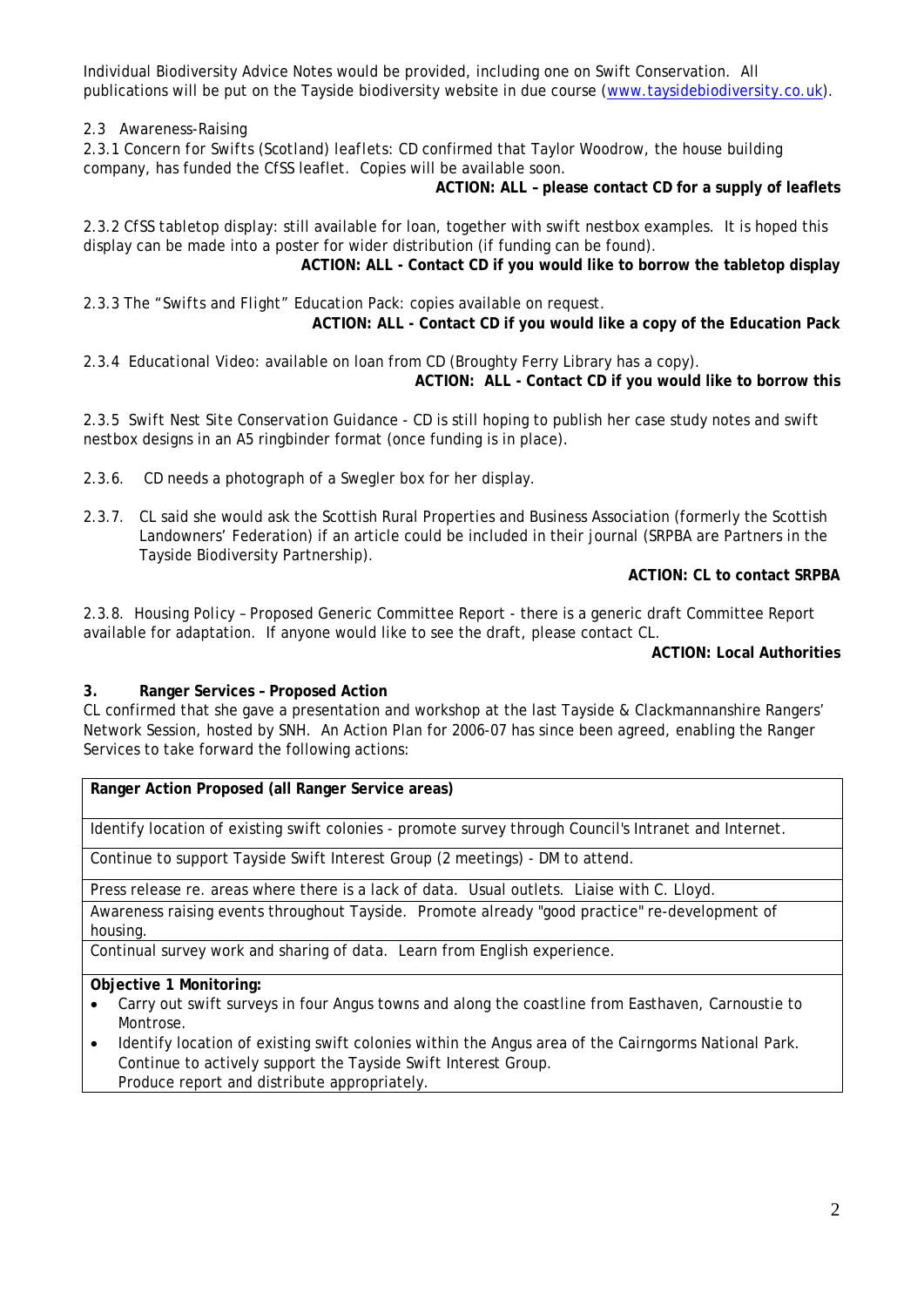**Objective 2 Promotion:** 

- Raise awareness through nature clubs, guided walks, talks, displays, leaflets, posters and other available literature.
- Promote the 'Save Our Swifts' campaign throughout Angus.
- Angus-wide press release inviting public to report swifts nesting, feeding near their homes or work. Raise awareness of swifts within Angus Council's Housing, Roads and Planning Departments and maintain contact. In particular try and influence the Council's new building programme at the Orchardbank development, Forfar.
- Encourage field workers to record occurrence of swifts.
- Liaise with Cairngorms LBAP Officer with the view to promoting the erection of swift nest boxes within the National Park.

## **Objective 3 Training:**

• Source training courses, conferences regarding swifts to develop staff knowledge, experience and to encourage networking and the sharing of information.

# **Dundee Ranger Service**

Swift survey.

- Build up the numbers of volunteers involved and amount of information gathered.
- Promotion of swift conservation to public and schools. Ongoing.
- Liaise with the Planning Department to get as strong a consideration as possible for swifts in the planning process - probably as part of a Supplementary Planning Guidance Note on biodiversity.
- Liaise with the Housing Department (the Housing Investment Unit is very likely to run a small trial provision of swift nest sites during roof repairs subject to favourable tenant participation).
- Liaise with Housing Associations in Dundee and try and persuade them to make provision for swifts in new build, conversions and planned maintenance. This would be following Hillcrest's good example. Liase with the Architects' Section of the Council.
- Produce leaflets to promote swift surveying.

**Clackmannanshire Rangers** - Identify location of existing swift colonies. Liaise with C Lloyd on good practice re swifts.

**Atholl Estate Rangers** - Work with the public to promote P&K swift survey and hopefully identify the location of any existing swift colonies.

**NTS** - Carry out swift surveys in Dunkeld to continue to contribute to the Tayside swift survey. Install swift boxes as part of Dunkeld roofing project (subject to funding). Attend Tayside Swift Interest Group meetings.

# **4. Project Updates**

# *4.1 National Trust for Scotland (Highland)*

Thalia Whatmough (TW) is a Project Scotland volunteer researching how best to undertake a pan-Highland survey of swifts. She's planning a 1-day conference in Inverness (for planners/developers).

CD mentioned that it is often better to write to the Letters Page in local newspapers rather than ask for a specific article to be included which can get severely edited.

# *4.2 National Trust for Scotland (Dunkeld)*

Vicky Hilton (VH) said there are no swift nests in Cathedral Street, but plenty of colonies (they may be coming from Birnam). The NTS Clerk of Works has delayed roof work on the properties, however, until September in case there are any nesting swifts. VH meets the Clerk of Works twice a year to undertake building surveys for bats (and now swifts). N E Scotland (NTS) is leading the way with this approach and is hoping to roll it out to other NTS regions. An NTS Swift Policy is needed; there is one for Bats already.

# *4.3 Dundee Ranger Service*

David Shepherd had a lot to report -

He created a leaflet for the public; this needs updating. CD said she would comment on it. It was suggested the improved leaflet is put on various websites.

**ACTION: CD/DS/CL** 

In-situ Burnside nestbox: DS to send copy of photograph from the leaflet to CL/CD.

**ACTION: DS – CD/CL**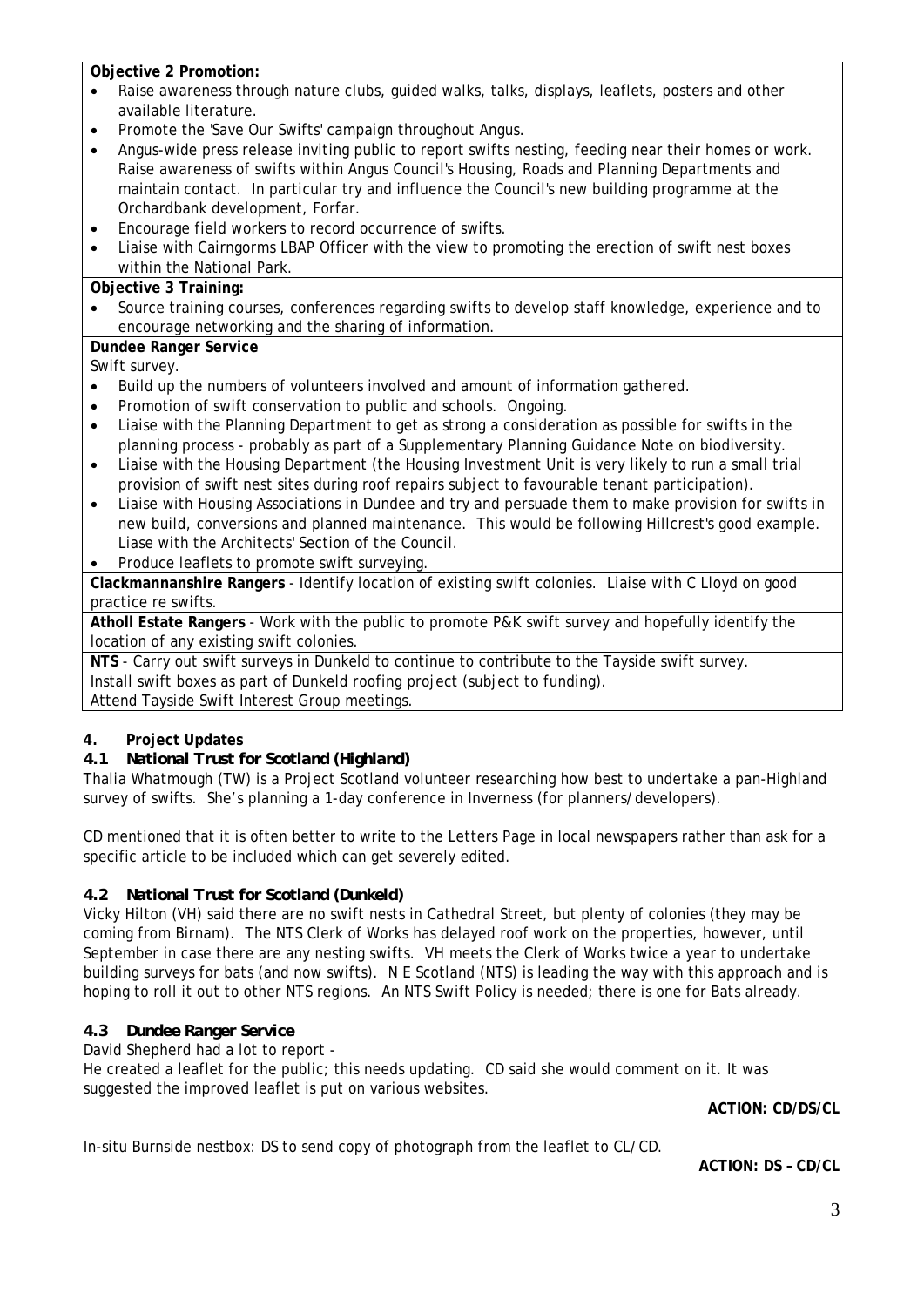Hillcrest's shelter for homeless people has a multi swift box on it – include details in leaflet. The Rangers took a stand at the Tenants' Day and ran children's activities.

Pilot projects are including swift nests in council tenancies.

Discovery homes, Trottick – although the developer had agreed to incorporate swift boxes, this has not happened. There is a problem with swifts and bird flu perceptions – several housing associations are currently concerned about potential negative publicity.

The Dundee Rangers are still working with the Council's Planning Department to encourage incorporation of nestboxes into the building programme. However, there is little interest in swift conservation within the Planning Department at present and a DCC Advice Note was decided against.

Helen McQuillam of the DCC Housing Dept is, however, very sympathetic – she is responsible for maintenance of housing in Dundee. CD said that North Lanarks and Glasgow Councils do not consult with tenants; DS confirmed that DCC does.

Janet Brougham Sheltered Housing Project (DCC) - the building is not in a Swift Priority Area (a hotspot where there are plenty of swifts already). Very positive approach at the initial planning phase.

DS mentioned that a timber preservation worker keeps records of swift nests during his work. Consider a Swift Hotspot Project here to focus on "where are they"? Adapt Craig Borland's new poster? CL suggested that the Partnership could circulate this with basic advice on scaffolding/ timber work, etc.

**ACTION: DS/CD/CL - Consider a Dundee Priority Areas Project to highlight direct conservation work. ACTION: DS/CL – Consider an Information Sheet for scaffolding/ timber preservation companies** 

The Dundee Rangers had achieved a front-page article on the widely circulated Green Diary. An article was also included in the DCC Communities Newsletter. CL contributed to the Hillcrest press release. **ACTION: DS to send CL a copy of the Communities Newsletter to circulate** 

This year the Ranger Service has taken Swift displays to the Balgay Blossom Day, Seashore Festival and the Spring Flower Show. School swift sessions have also proved very popular.

An OU student is undertaking a short project on nest sites in Dundee – examining records of nest sites in Dundee and checking if they are still used and the type of house involved. There is also a baseline survey underway in Invergowrie (PKC area) – details to be sent to D Muir.

#### **ACTION: DS to send Invergowrie details to DM**

DS sent 'thank you' Christmas cards to volunteers, planning contacts, housing department and housing associations contacts.

Everyone at the meeting thanked DS for all his work.

#### *4.4 Perth Ranger Service*

Daniel Muir (DM) is taking a swift display to various shows/events. She is running a Comrie swift walk in July to look for nest sites. She is also planning a press release in July to ask for sightings.

Charlie Macpherson (CM) confirmed he had a list of 6 surveyors – inc. Birnam, Amulree, Scone, and Perth. He confirmed he would put a letter in to the Perthshire Advertiser following the Evening Walk.

**ACTION: CM** 

CD asked someone to check the Breadalbane Arms Hotel in Aberfeldy – the hotel left a hole on the side of the building for the swifts when they repointed. Photo needed.

#### **ACTION: ALL (Aberfeldy area)**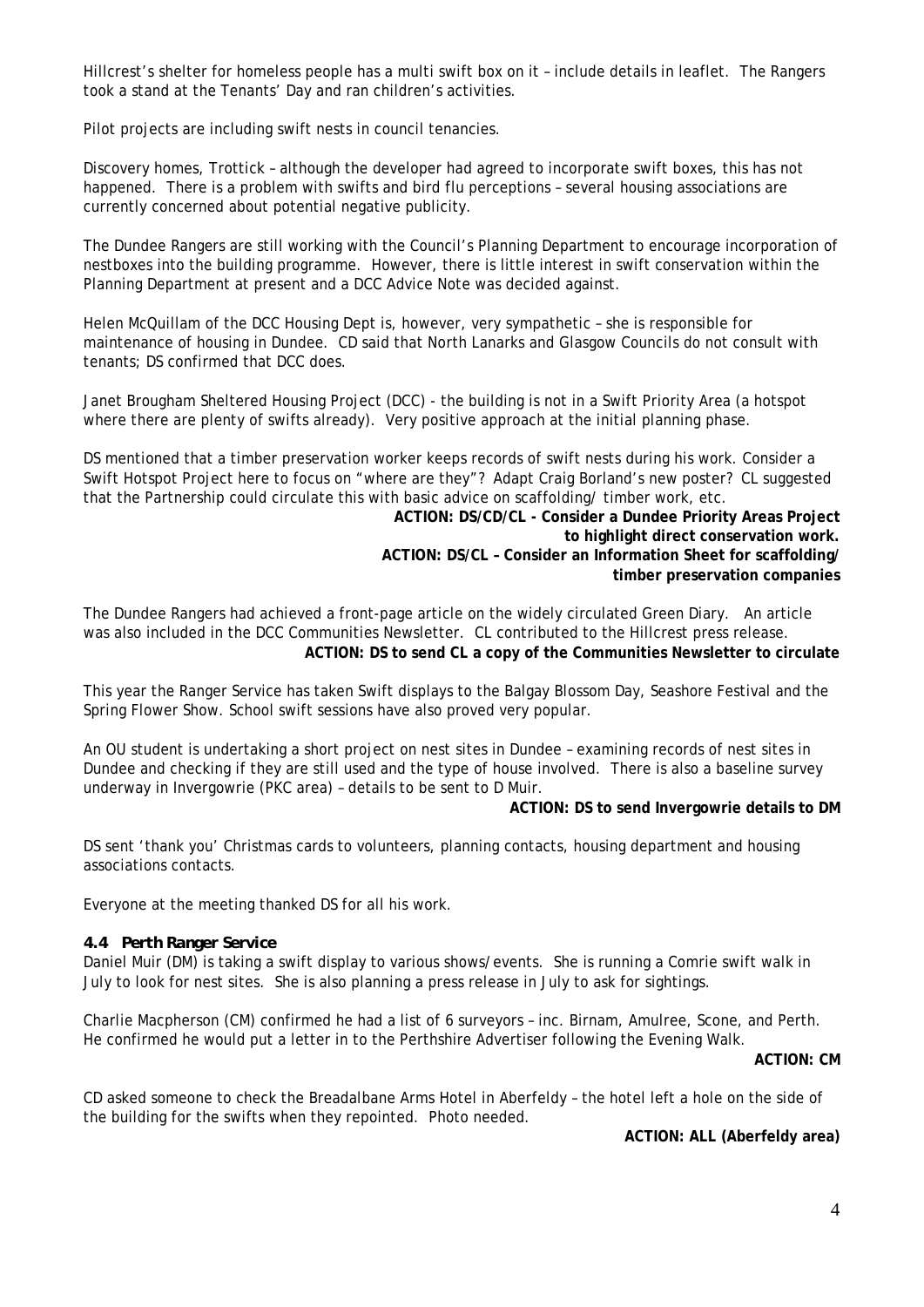CL confirmed that four swift boxes are still in the Ranger store. She suggested Eco Congregation might be able to use them (within the Perth and Kinross Council area).

**ACTION: CL to contact Morag Green, St Matthews Church** 

Proposed Directory of Active Projects - CD pointed out that we need a Student project to undertake this (it is already being done in Ireland). The results could be put on the Concern for Swifts Scotland website – with a link to the TBP website.

**ACTION: ALL – if anyone can suggest a volunteer who could help, please contact CD or CL.** 

CD said that the swift boxes had been erected at the Monax development, but the holes may prove to be too big. There is a need to follow up the nestbox manufacturer to advise them to change the size of the hole, otherwise starlings might gain access to them.

### **ACTION: CD to liaise with E-RN**

CD said there is an urgent need to make a Swift brick within British breezeblock dimensions (continental ones do not fit). She suggested that architects could advise on this issue as integral swift nest sites do not need to be brick/concrete (it could be plywood or plastic and rendered over). The cavity could be lined with 9mm plywood; it would not be open to the elements so would be waterproof.

> **ACTION: DM to contact her brother who is an architect. ACTION: CL to contact the Scottish Sustainable Construction Group. ACTION: ALL – comments/contacts appreciated.**

#### **5. Tayside Town Swift Survey**

CL reported on the 2005 Survey. A mapping session was held last September to bring all surveyors together to "put dots on maps". Areas of definite swift interest were noted so that re-surveys can be undertaken this year to check the details; gaps in survey areas were noted so that specific surveys can be carried out this year to see if there are any swift colonies present. One such area will be the Angus coastal towns – surveys will be undertaken in Arbroath and Carnoustie.

The results of the mapping session were passed to Angus Council who kindly transferred the details to their GIS and gave a CD version to the Partnership. Copies were sent to all three local authority planning departments, the Ranger Services, and CfSS.

Esther Rogers-Nicoll (ERN) pointed out that Perth and Kinross Council cannot use the CD as they need a student to input specific OS numbers. CL to ask if Angus Council could arrange to do this - it should take less than a day.

#### **ACTION: CL to contact Pam Coutts, Angus Council**

It was suggested that a paper copy of the map could be displayed in each Planning Department and Ranger Service office (Dundee Ranger Service is already doing this; there is no room in the PKC office).

CL thanked everyone who was involved last year, including Ron Youngman who publicised the survey in local community newsletters in Pitlochry and Aberfeldy. CM also undertook a lot of voluntary work in and around Scone and ensured wide newspaper coverage.

Tayside Town Swift Survey Form - supplies of this updated form are available from CL. Electronic copies of the form and volunteer poster were circulated to all Ranger Services in Tayside, together with a copy to CfSS for wider distribution across Scotland as required. Groups are encouraged to use either these forms or to make up their own (with their own contact details). If anyone can place survey forms in local shops, post offices, etc., further supplies are available from CL.

#### **ACTION: ALL – offers of assistance to carry out surveys in specific towns to CL as soon as possible**

Craig Borland had circulated his Swift Sightings poster for adaptation by others. CD offered to email her CfSS logo to everyone so that it can be added to joint TBP/CfSS posters, documents, etc.

> **ACTION: Contact Craig Borland for a copy of his poster CD – to send CL the CfSS logo to circulate**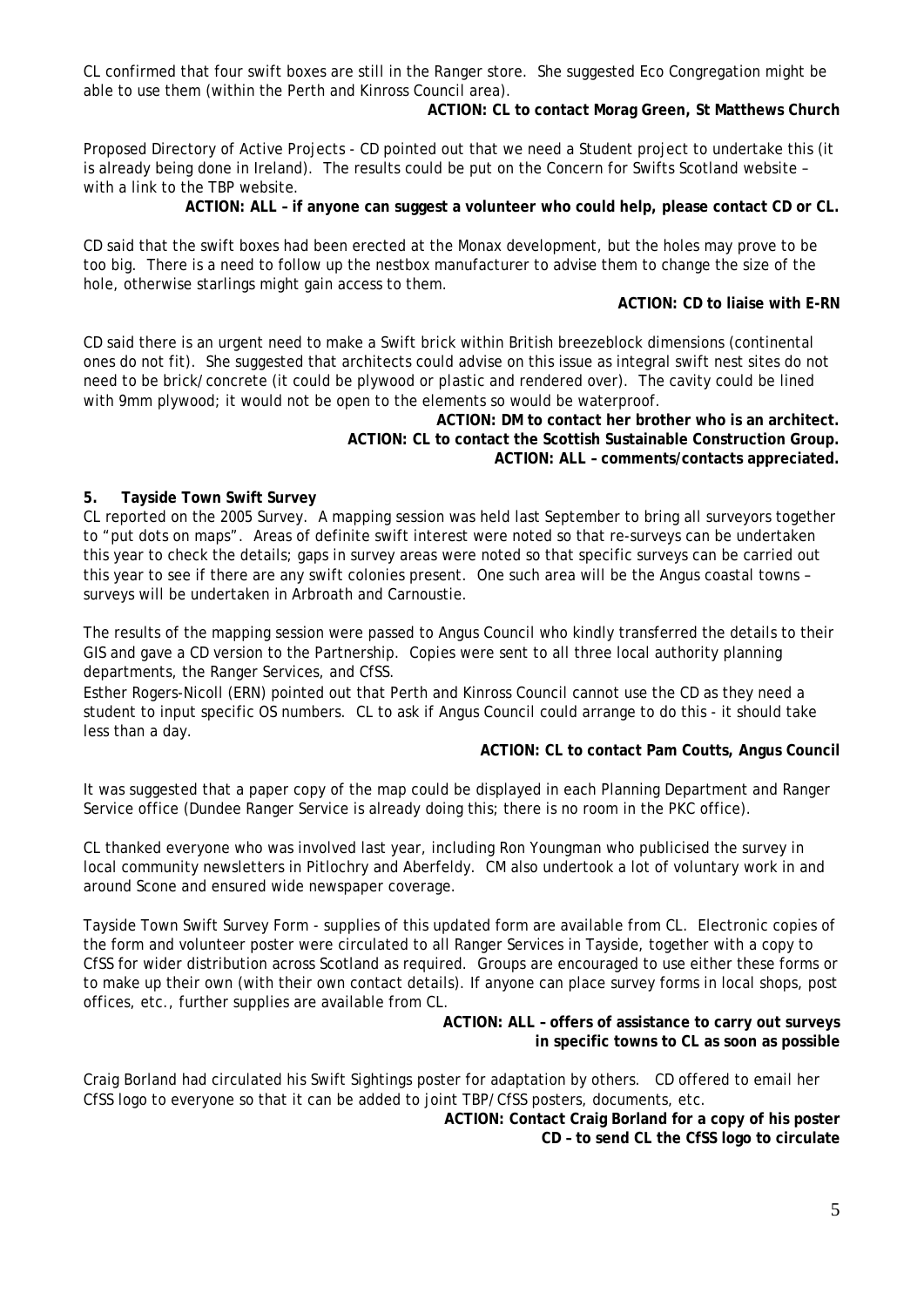It was agreed the 2006 Survey would continue along the same lines. CD confirmed that the best time for such town surveys would be the last 3 weeks of July and the first week of August (although there may be confusion by early/mid-August with migration 'swarms' of swifts). She suggested surveys should take place at around 9.30pm, or if this is not feasible, mid-day.

CD circulated her new Survey Advice paper and asked to be reminded to add GIS information. Copies are available on request from CD.

### **ACTION: CD to add GIS information**

CD suggested that a proper Kindrogan Field Centre survey could be undertaken – staff could watch for c2 hours in the late evening to find out exactly where the swifts are nesting.

**ACTION: CL to contact Martyn Jamieson, Kindrogan** 

It was agreed that a second Mapping Session would take place at the Dundee Botanic Gardens on Monday,  $18<sup>th</sup>$  September - all welcome.

### ACTION: Swift Mapping Session - 18<sup>th</sup> September, Dundee

### **6. Consultative Draft Swift Species Action Plan (SAP)**

Everyone is asked to provide a short bullet point list of their projects to CL by mid-July so that they can be included in the proforma for an overall Swift Project in Tayside for the period 2007 to 2010. It is important to list as many different types of projects across Tayside (and name the Lead Partner) and include current projects, or those planned for the future.

# **ACTION: ALL – project lists to CL by 14th July**

The updated draft of the Swift Action Plan will be put on the biodiversity website later this year for public comment. Case studies are still needed from Tayside: a variety would be appreciated – perhaps from a private householder or architect, a large building company, and a local authority housing department. **ACTION: Proposals for Case Studies to CL by 14<sup>th</sup> July**<br>  **7.** Sand Martin Projects

DM raised the issue that a number of sand martin sites in Perthshire have been damaged recently. Information regarding exclusion or damage to nesting areas should be given to the Tayside Police Wildlife Liaison Officer.

CL mentioned that there has been a great deal of interest in Tayside in providing artificial sand martin walls. The Tayside Biodiversity Action Fund has funded a new wall at Crombie Country Park, Angus, and an extension to the Broughty Ferry dune sand martin wall has been achieved this year. The Murton Educational Trust (Fledmyre, Forfar) has also made a new wall.

She suggested it might be appropriate to run a lunchtime seminar or meeting in the coming winter to bring together all those with a specific interest in sand martins. There is a draft Sand Martin SAP available and everyone is welcome to comment on it and make suggestions to add actions. CL will approach Mr. Cowley of the Sand Martin Trust to update him on the Tayside projects - [www.sandmartintrust.org.uk](http://www.sandmartintrust.org.uk/). CL will circulate the SAP and proposed meeting details to gauge interest: local authority planners, engineers, quarry companies, the Murton Trust, Broughty Ferry Environment Project and the Tayside Ranger Services. **ACTION: CL to look into hosting a Sand Martin Meeting** 

#### **8. Any Other Business**

CL thanked Clare Darlaston for giving up so much of her personal time to advise everyone in Tayside on swift issues.

#### **9. Date of Next Meeting**

The Tayside Mapping Session will take place at the Dundee Botanic Gardens on 18<sup>th</sup> September at 10am; an agenda will be circulated nearer the time.

\*\*\*\*\*\*\*\*\*\*\*\*\*\*\*\*\*\*\*\*\*\*\*\*\*\*\*\*\*\*\*\*\*\*\*\*\*\*\*\*\*\*\*\*\*\*\*\*\*\*\*\*\*\*\*\*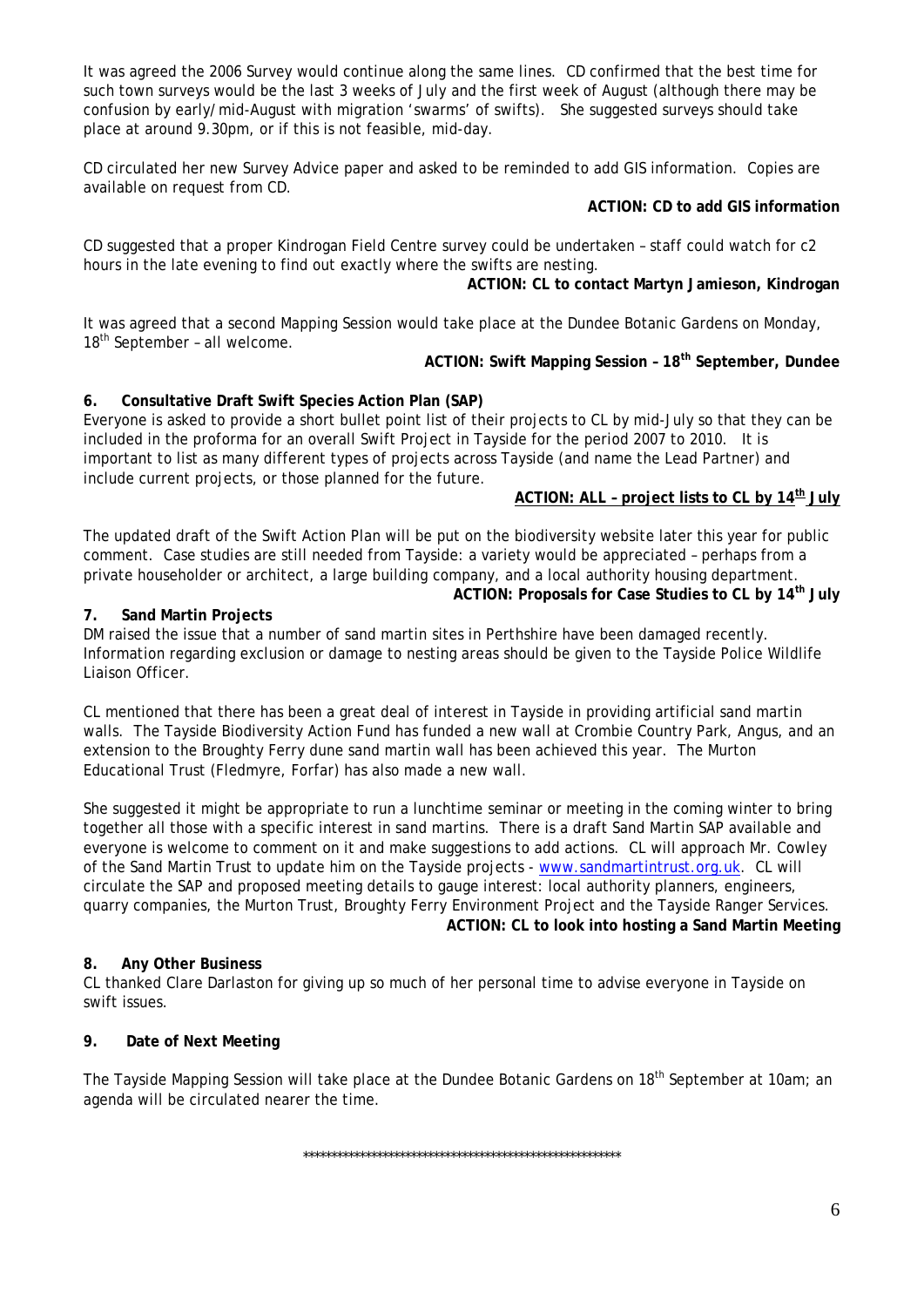# **TAYSIDE BIODIVERSITY PARTNERSHIP**

c/o Pullar House, 35 Kinnoull Street, Perth. PH1 5GD Telephone: 01738 475273 E-mail: [tayside.biodiversity@ukf.net](mailto:tayside.biodiversity@ukf.net) Website: [www.taysidebiodiversity.co.uk](http://www.taysidebiodiversity.co.uk/)

Clare Darlaston, Concern for Swifts (Scotland), 287 Onslow Drive, Dennistoun, Glasgow. G31 2QG Tel. 01431 554 8262 E-mail: [swiftscot@yahoo.co.uk](mailto:swiftscot@yahoo.co.uk) Website: www.concernforswifts.com

# LUNCH-TIME WORKSHOP (PERTH) SWIFT NEST SITE CONSERVATION

# Tuesday, 20th June 2006

*Twelve people attended the workshop, including Perth and Kinross Council Planning and Housing Departments, Access officers, NTS, Perth and Kinross, and Dundee Ranger Services, Clare Darlaston of Concern for Swifts Scotland, and Catherine Lloyd, TBP.*

Clare Darlaston outlined the legislation pertaining to birds, including swifts, and the work other organisations and local authorities are undertaking:

- Legal protection for nesting birds CD is proposing to prepare a 1/3 A4 advice note to give to contractors and planners.
- Demolition British Standard 6187 (published 2000). Esther can supply a copy.
- CL distributed copies of the new Scottish Executive leaflets outlining the Nature Conservation Act (Scotland) 2004. Further advice in respect of specific species is available from Lorna King, the Scottish Executive's Licensing Officer (Wildlife Crime and Species Management) – tel. 0131 244 7140.
- CL to circulate the Tayside Developer's Guide to Biodiversity and Householders' Guide to Biodiversity leaflets as soon as they are published.
- Legislation Glasgow Housing Association has a policy in place to replace swift sites when necessary.
- Hillcrest is preparing a Sustainability Policy other Housing Associations may be doing something similar – how do we link in to these?
- North Lanarks draft clause for Swift Priority Area CD can supply a copy.
- Glasgow Sustainability Neighbourhood Quality: this includes "working with Concern for Swifts Scotland" and gives details about enhancing biodiversity, planting gardens, etc.
- Tayside Planning Manual CL will prepare a separate swift chapter (in conjunction with CD and the planners).
- CD to keep in touch with Norma Robson, PKC Housing.
- CL to contact the Bat Conservation Trust and local Bat Groups and ask them to note swift colonies or even swift nest sites if they find them. Make sure we help them too re. bats. CD had already prepared a leaflet; this should be reviewed to take this into account.